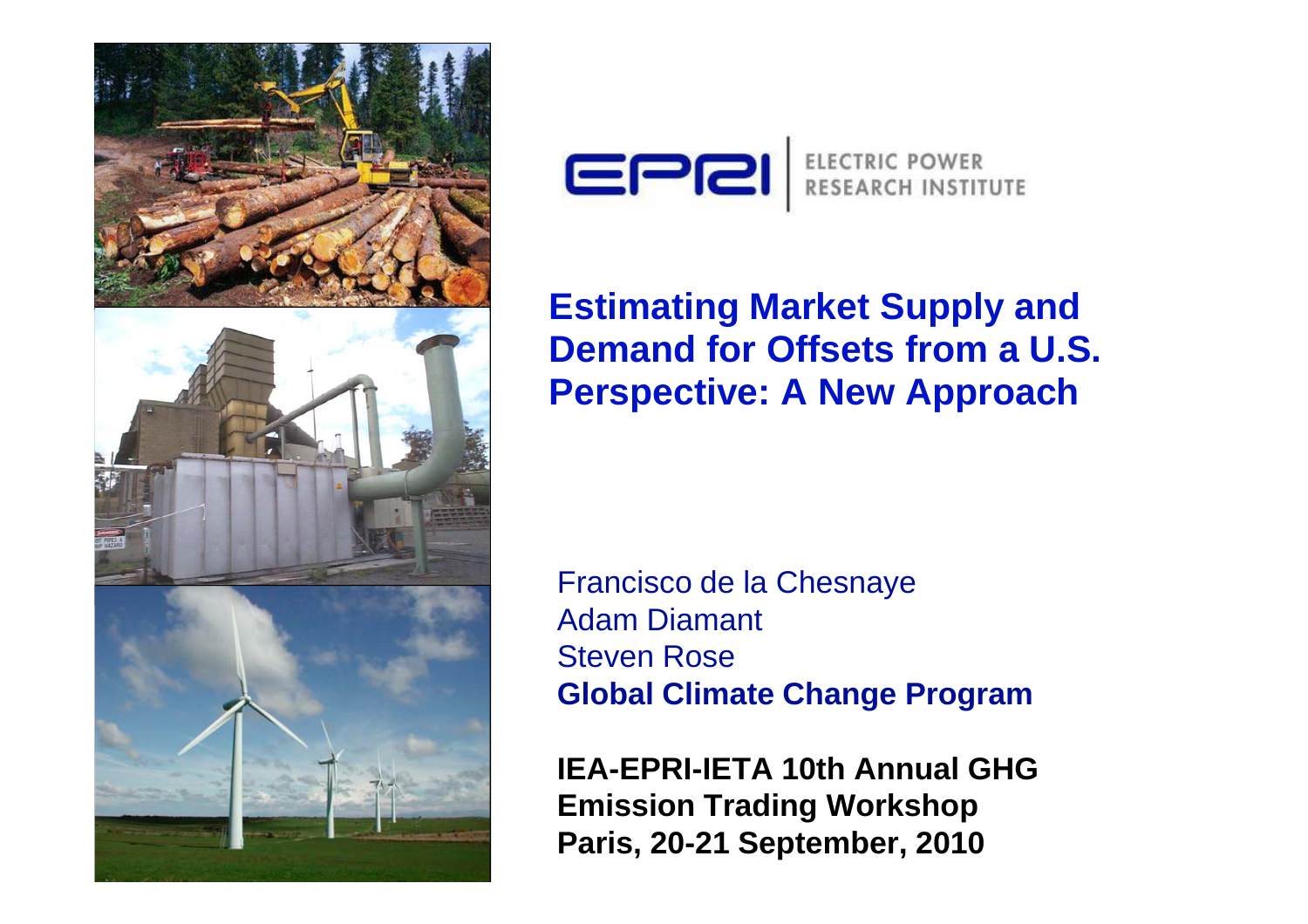# EPR

#### **Together…Shaping the Future of Electricity**









- U.S. non-profit "501(c)(3)" organization founded 1973
- Scientific research consortium established to perform objective electricity research for the public benefit
	- Generation, including renewables
	- Environment
	- Power Delivery, Markets & Energy Efficiency
	- Nuclear
	- Technology Innovation
- Principal locations Palo Alto, CA, Charlotte, NC and Knoxville, TN
- Members include Electric companies, federal / state / local government & OEMs, and includes:
	- >90% of electricity generated and delivered in the U.S.
	- More than 450 participants in over 40 countries

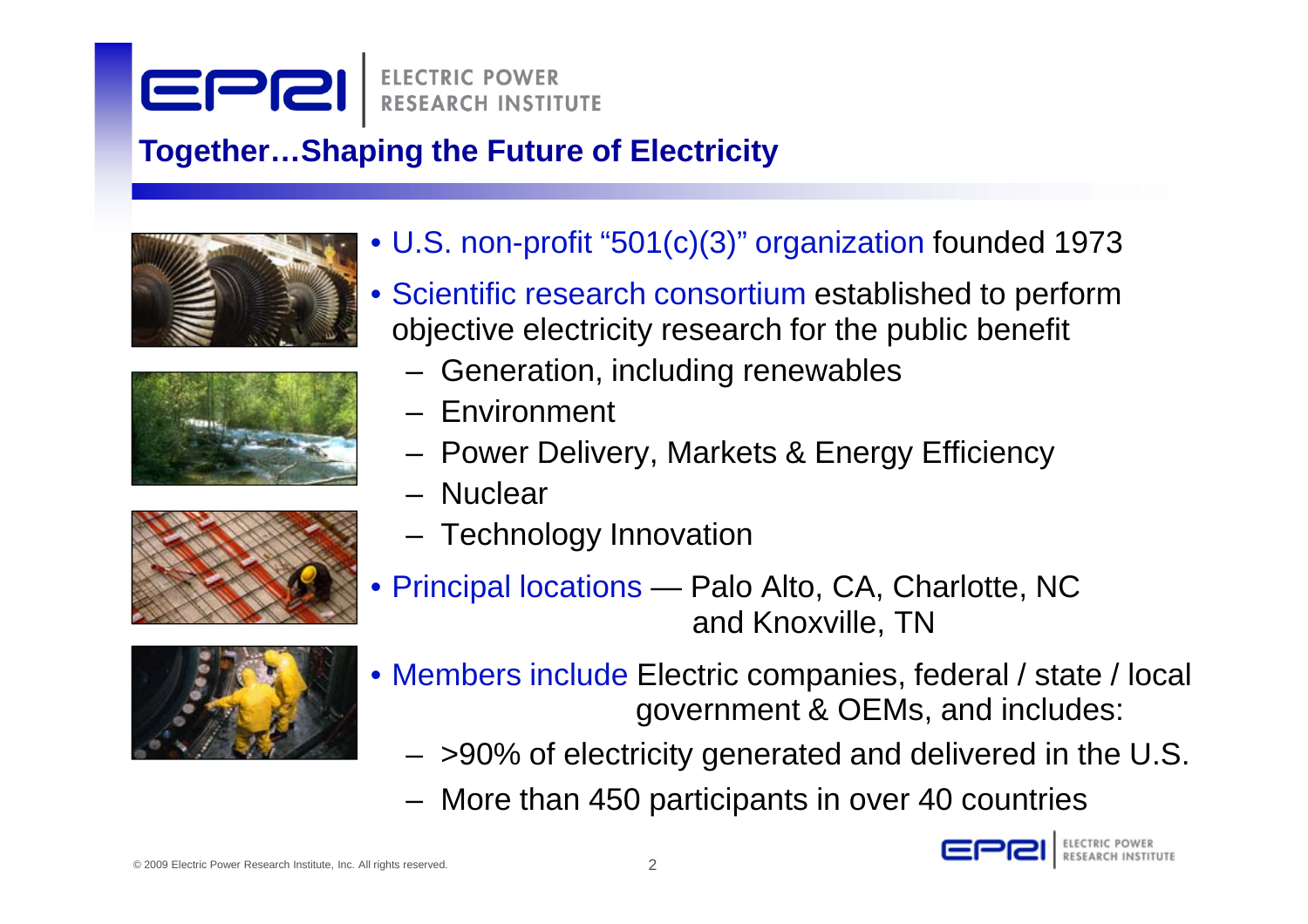#### **Today's Topics**

- 1. Definition and Importance of Offset from a U.S. **Perspective**
- 2. Potential Mitigation Supply
- 3. A New Approach to Estimating the Market Supply of **Offsets**

#### Analysis Team

- •EPRI: Steve Rose, Adam Diamant, Tom Wilson
- $\bullet$  Natsource: Rob Youngman, Aline Ribas, Ana Ariño, & Richard Rosenzweig
- $\bullet$ RTI: Jeff Petrusa, Rob Beach, Mike Gallaher

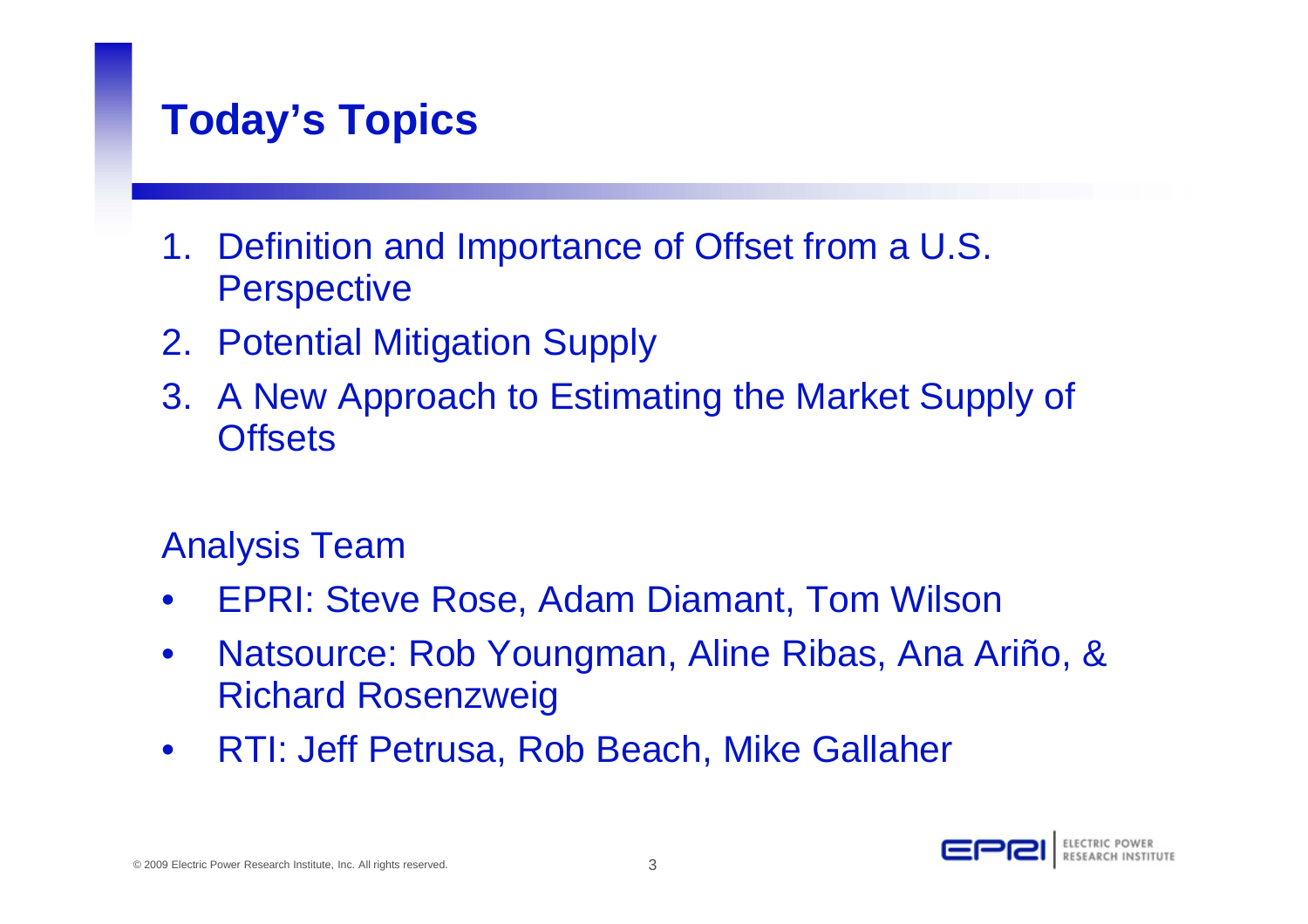### **Greenhouse Gas Offset Definition**

- "Credits" for GHG emissionreductions, avoidance or sequestration that occur in sectors or geographic regions **outside** of an emissions cap
- Offsets = Difference between "business-as-usual" and residual  $CO<sub>2</sub>$  emission



Source: The Greenhouse Gas Protocol: Guidelines for Quantifying GHG Reductions from Grid-Connected Electricity Projects, World Resources Institute (WRI) and World Business Council for Sustainable Development (WBSCD), 2007.

#### **GHG emissions reductions must be real, additional, permanent, measurable and verifiable .**

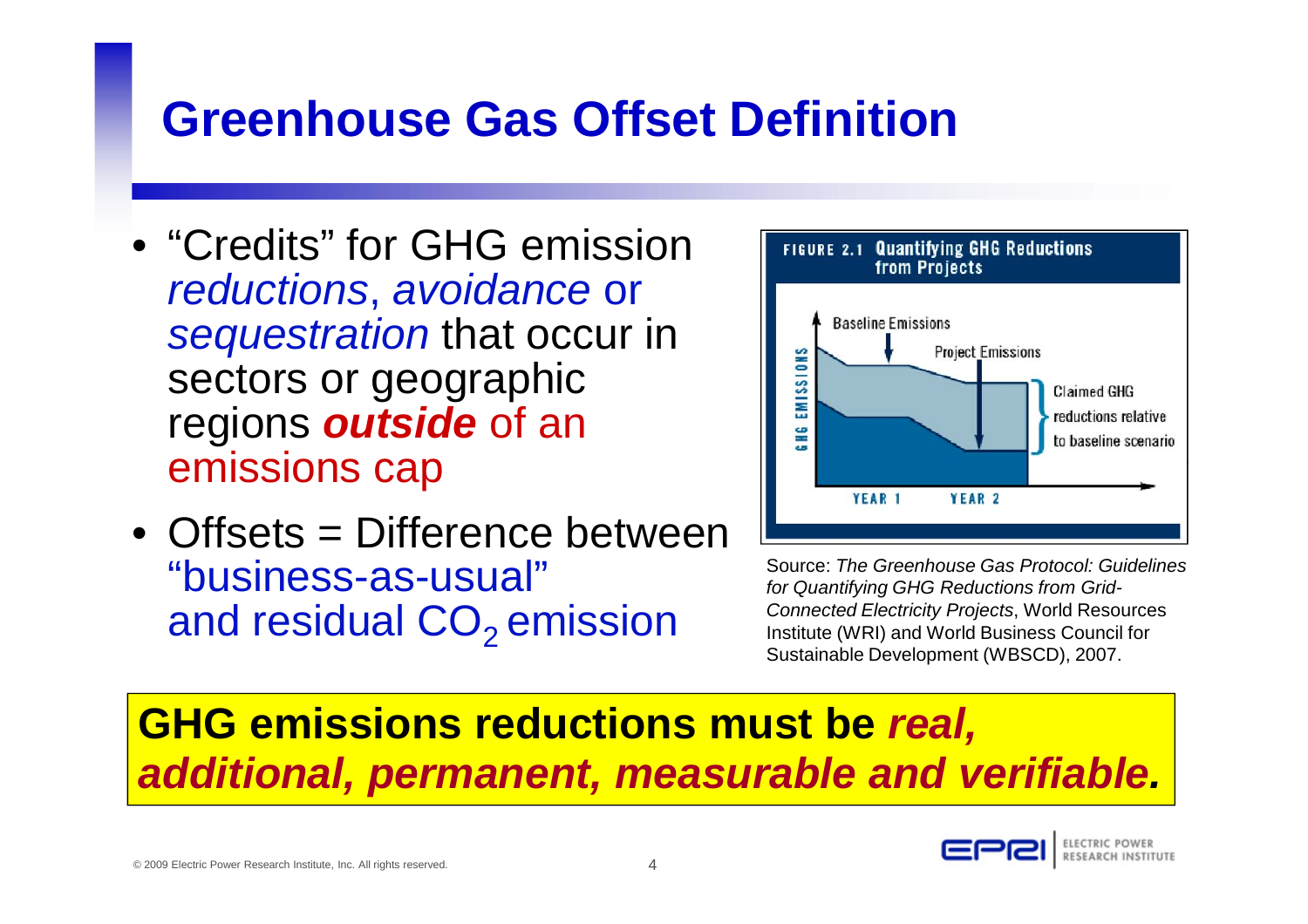#### **GHG Emissions Offsets Can Provide "Cost Containment" & Reduce Future CO 2 Costs**

**CBO Estimates of the Effects of Waxman-Markey (HR 2454) "With" and "Without" Offsets in 2030**

|                                                | <b>With</b><br><b>Offsets</b> | <b>Without</b><br><b>Offsets</b> |
|------------------------------------------------|-------------------------------|----------------------------------|
| Net economic cost (\$2007)                     | <b>\$101B</b>                 | \$248 B                          |
| $ CO2$ allowance price (\$/tCO <sub>2</sub> e) | \$40                          | \$138                            |

 $20_2$  allowance price (\$/tCO<sub>2</sub>e) | \$40 | \$138<br>
The cost savings to the economy generated by<br>
ffsets could be substantial. CBO estimates that<br>
etween 2012 and 2050 average annual savings f<br>
ffsets could be about 70 perce **"The cost savings to the economy generated by offsets could be substantial. CBO estimates that between 2012 and 2050 average annual savings from offsets could be about 70 percent under ACESA." (CBO Analysis of HR 2454, p. 8)**

Issues Brief, Congressional Budget Office, August 3, 2009, Table 1.

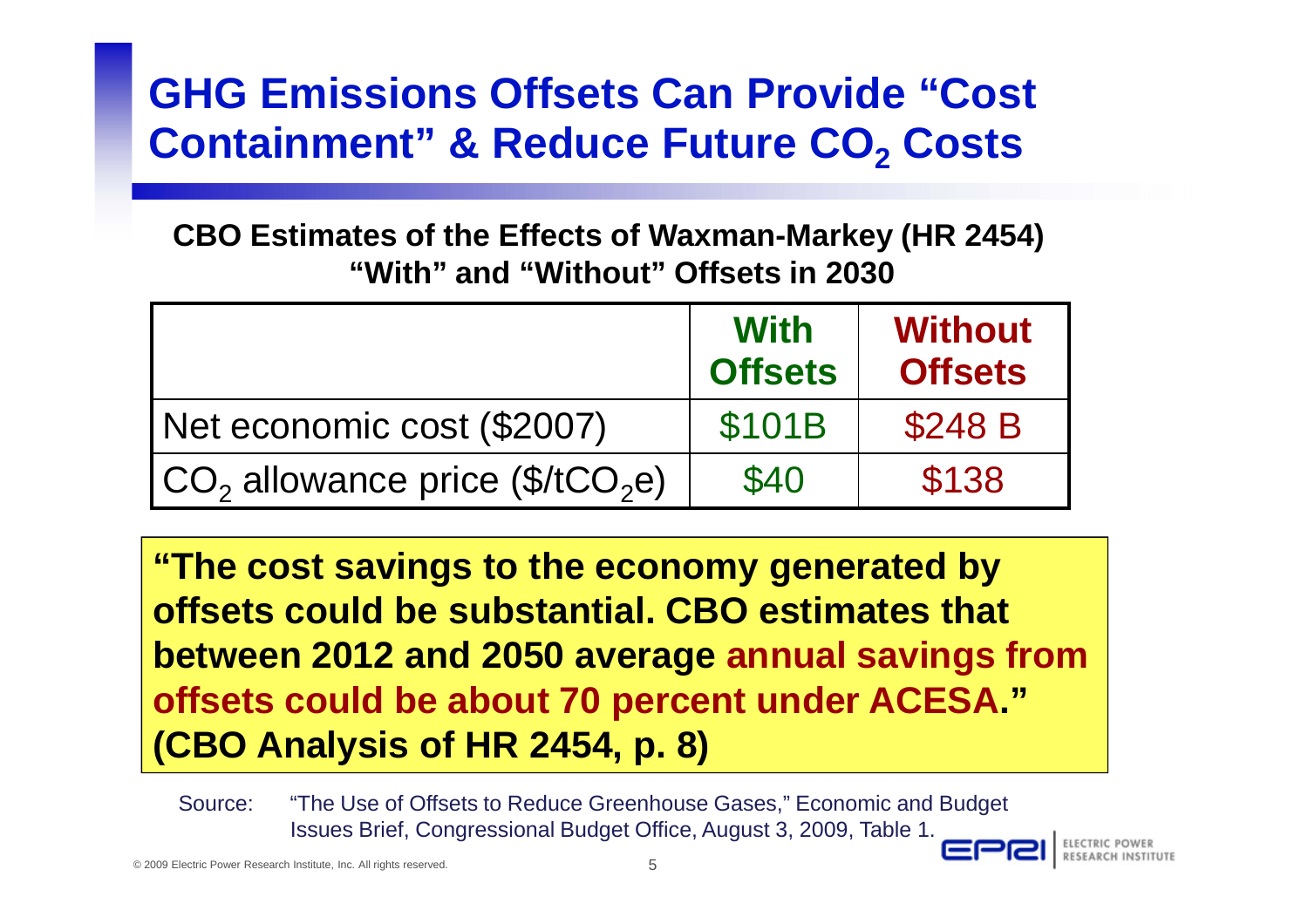# **MERGE Results: Energy-related CO 2 by Region Non-OECD (2030)**

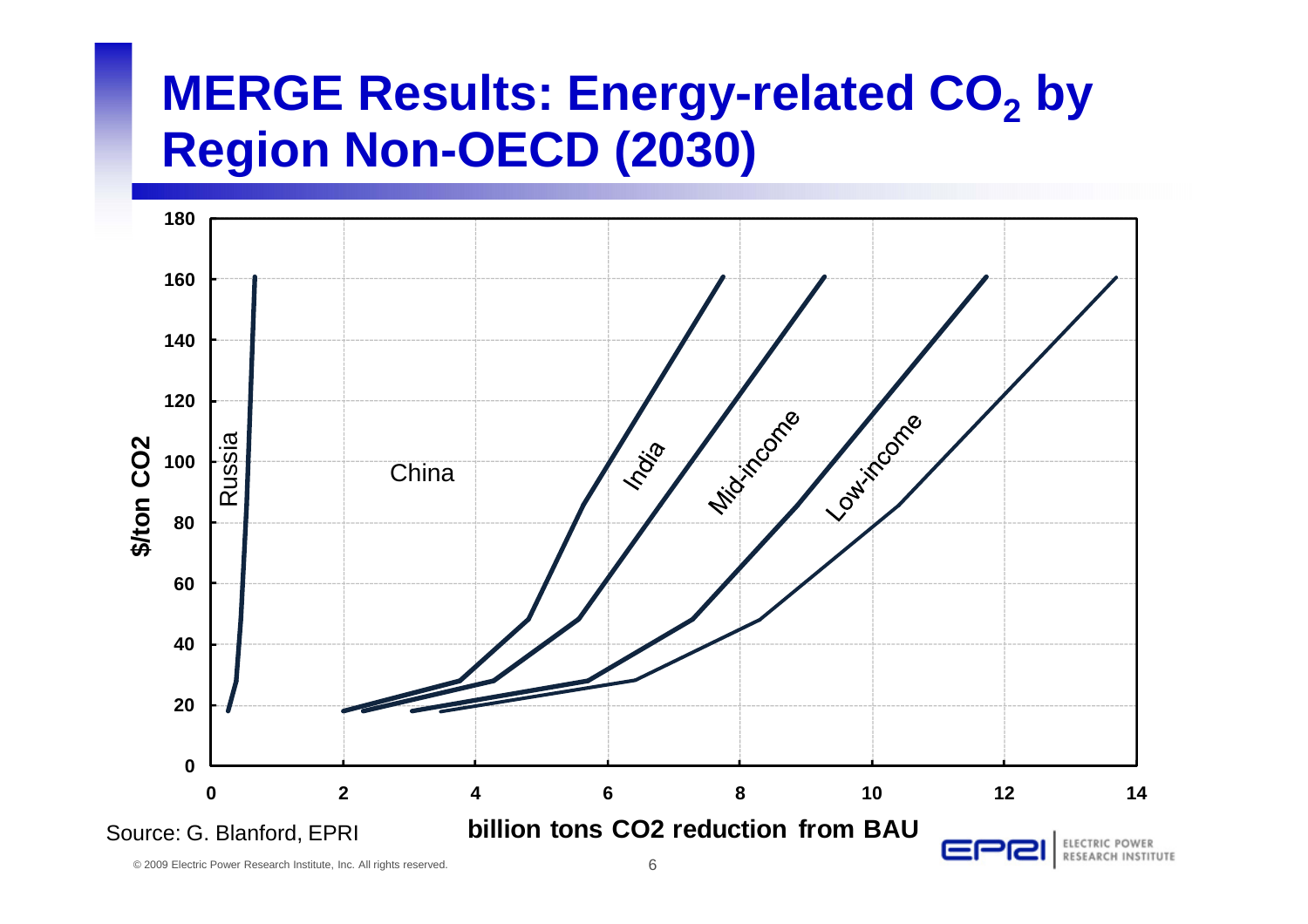## **MERGE Results: 70% of Energy-related Potential is In the Electric Sector**

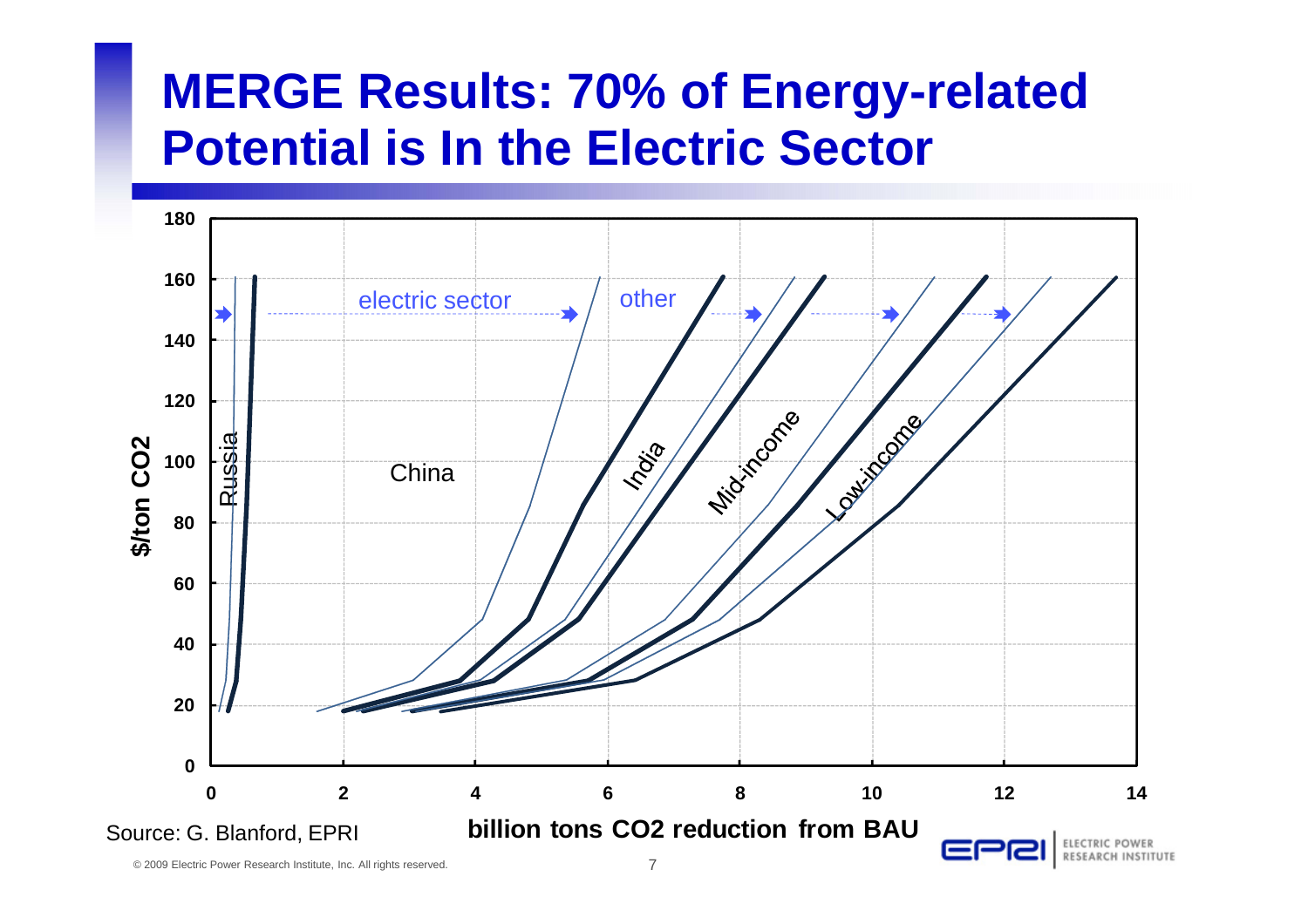# **Non-CO2 Marginal Abatement Costs**

China, the US, the EU, India and Brazil emit the most non- $\mathsf{CO}_2$  GHGs. As the largest emitters, these countries offer important mitigation opportunities.



Non-CO<sub>2</sub> Reduction (MtCO<sub>2</sub> eq.)

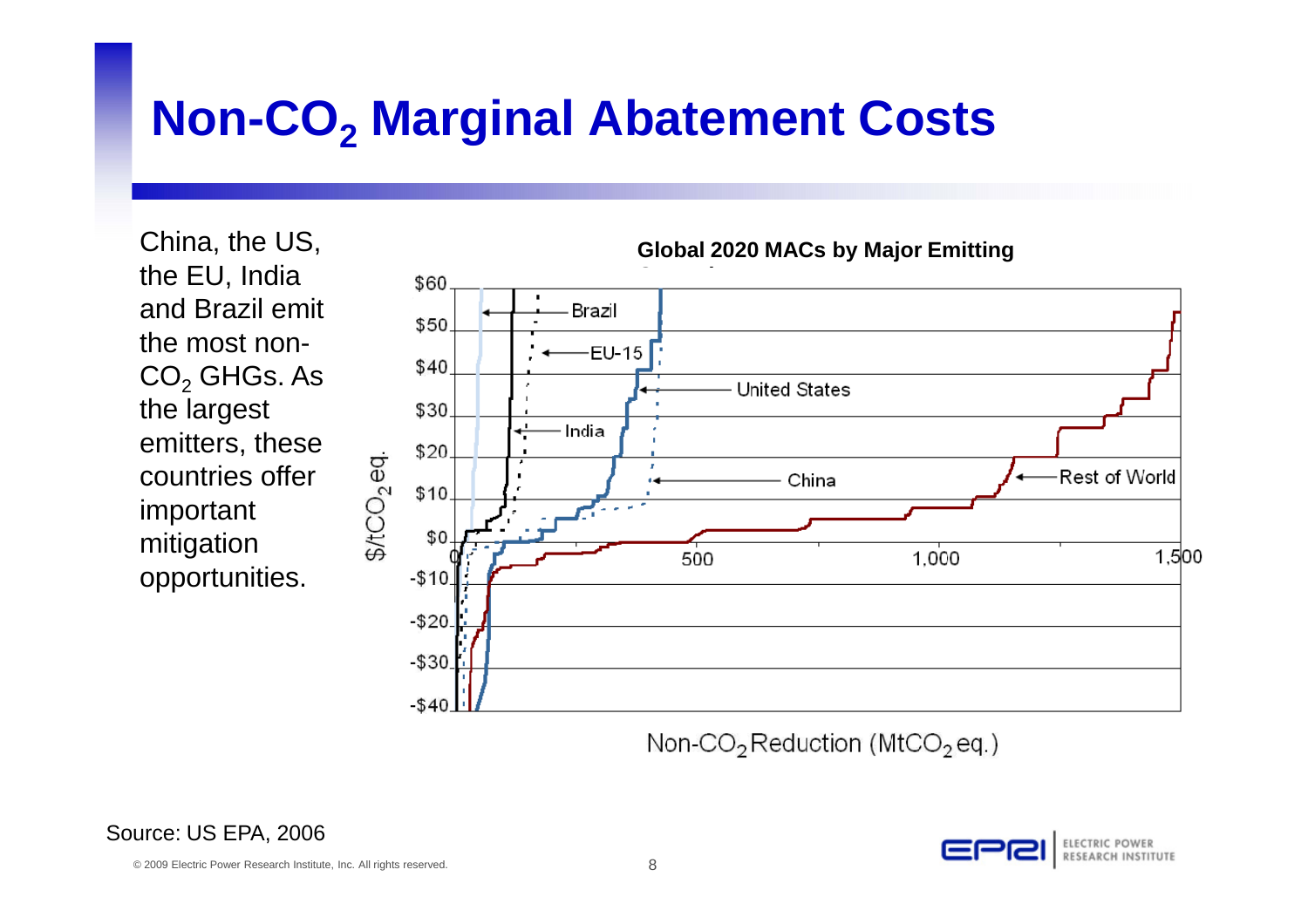#### **Problems with Existing Estimates of Offset Supplies**

- Omissions existing analyses assume no transaction costs, investment risks, and limits on availability. Those analyses attempting to refine offset supply estimates, have used arbitrary adjustments and other mechanisms.
- Project experience **Hart Committee** - experience to date in the CDM suggests that immediate offset supplies (e.g., Coal-mine methane destruction in China) are very limited.
- Simplistic existing analyses of future offset supplies are based assumption of full and perfect emissions trading. There is insufficient attention to the policy specifics.



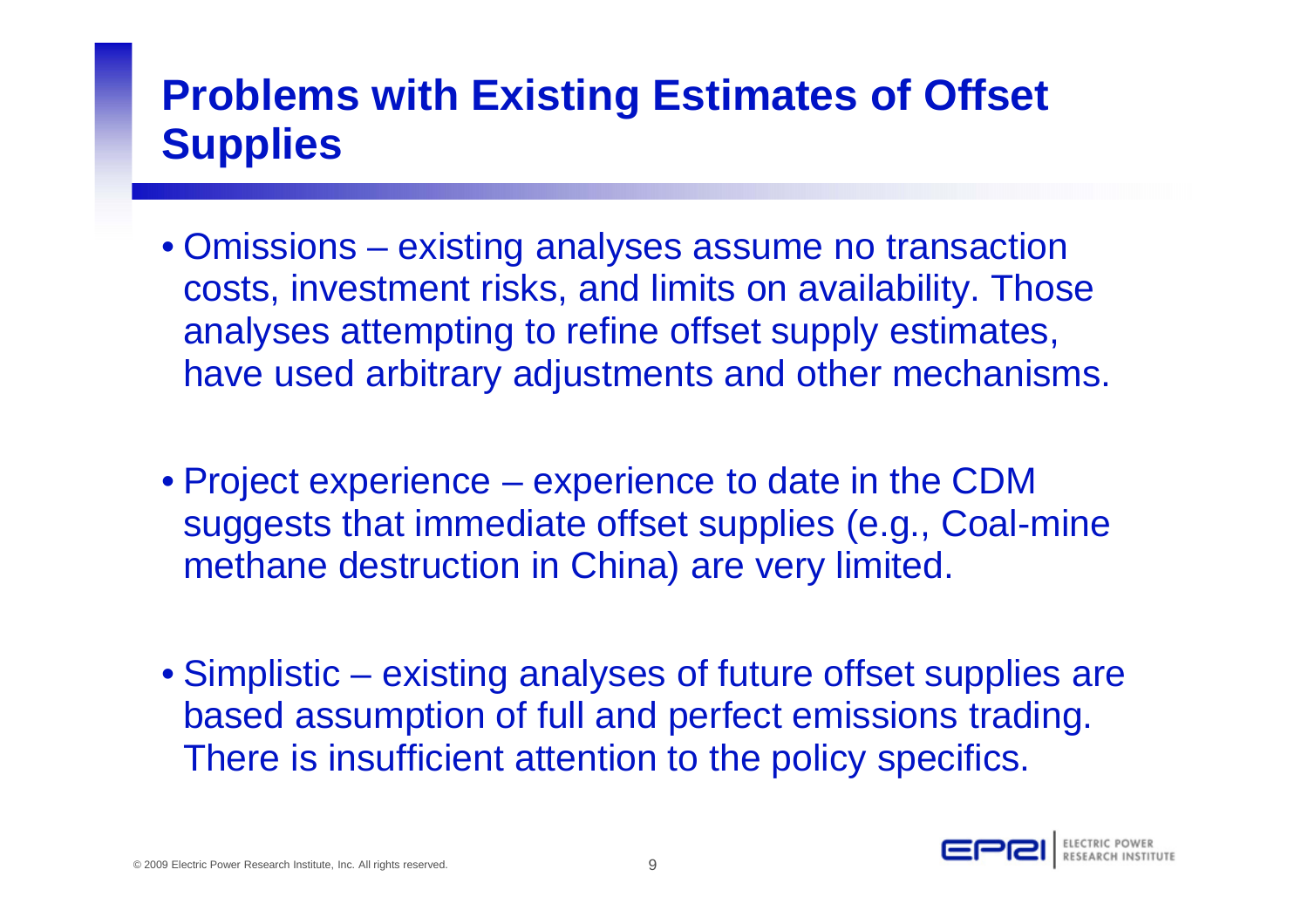#### **Need to Develop a New Approach that is Policy Realistic**



#### Source: US EPA, 2006

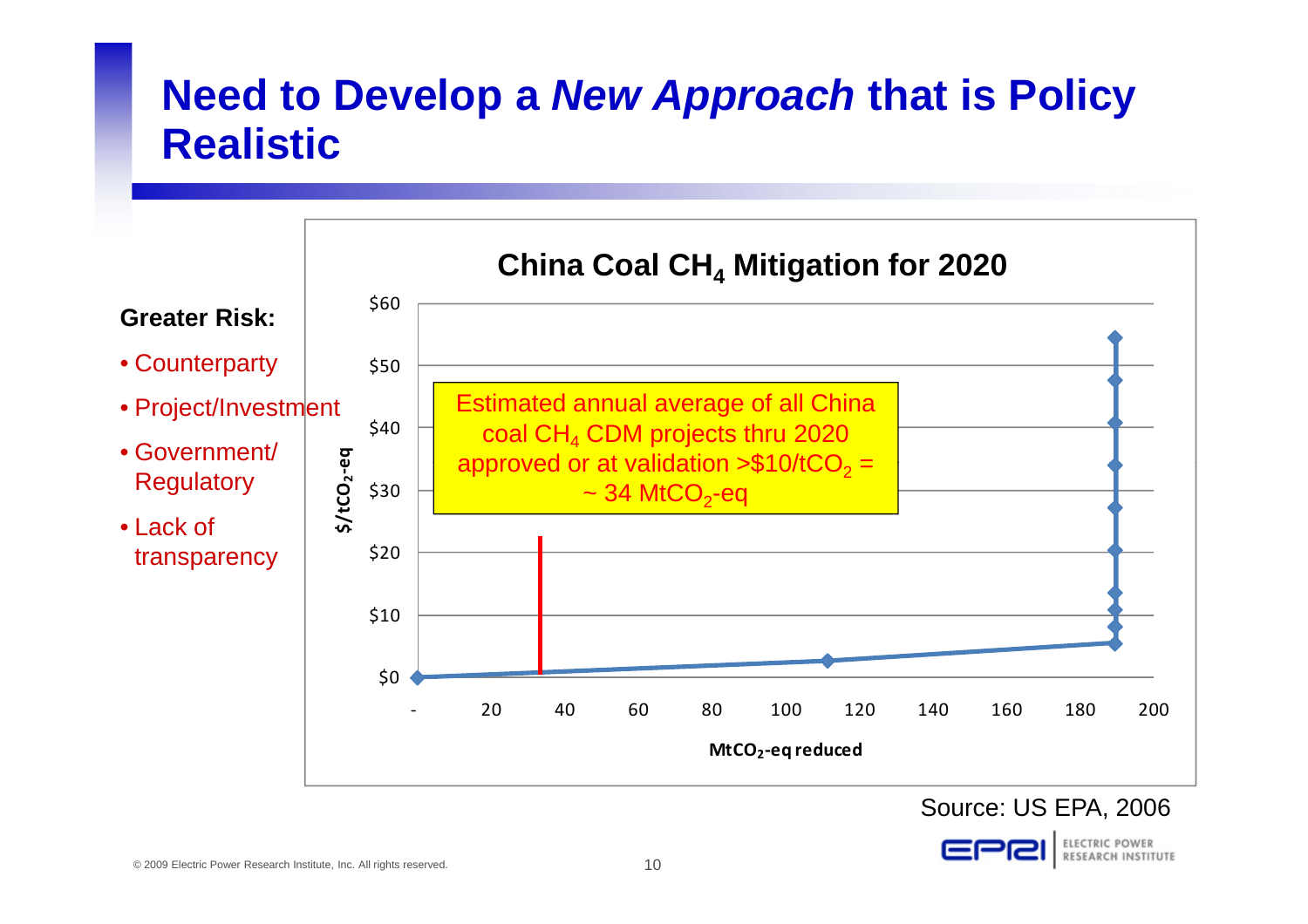#### **From Economic to "Policy" Mitigation Estimates**



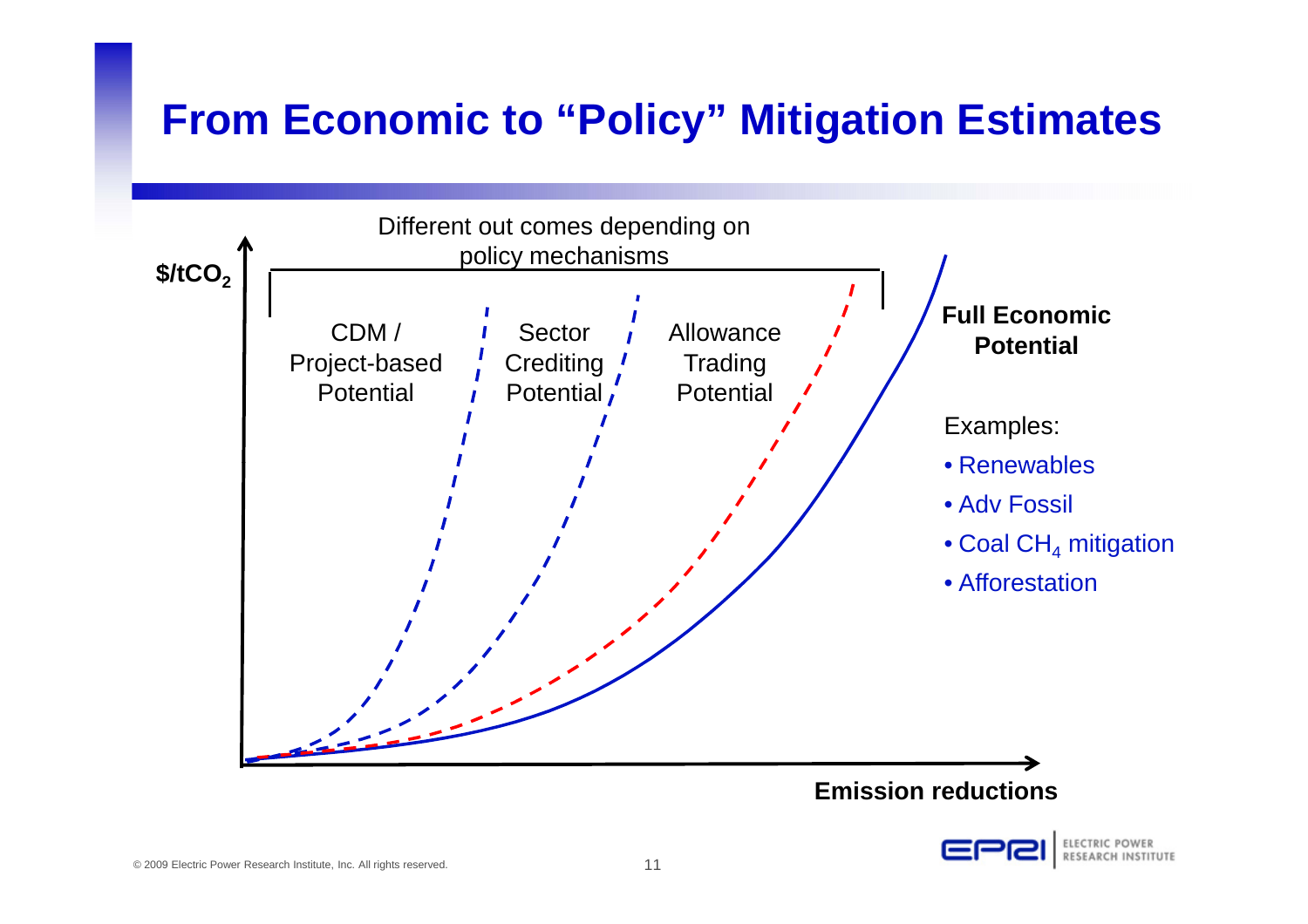#### **Project Based Delivery rates**

- Natsource financial project delivery likelihood assessment based on extensive project evaluation and project investment experience
- Projects evaluated in terms of five risk factors
	- **Country** 
		- Country Investment Risk (CI)
		- Country Carbon Regulatory Risk (CCR)
		- Proponent Risk (PR)
	- Project
		- Project Country Performance Risk (PCP)
		- Project Technology Performance Risk (PTP)
- Representative factors generated for 201 countries (158 non-Annex 1) and 65 project types

Preliminary. Do not quote or cite.

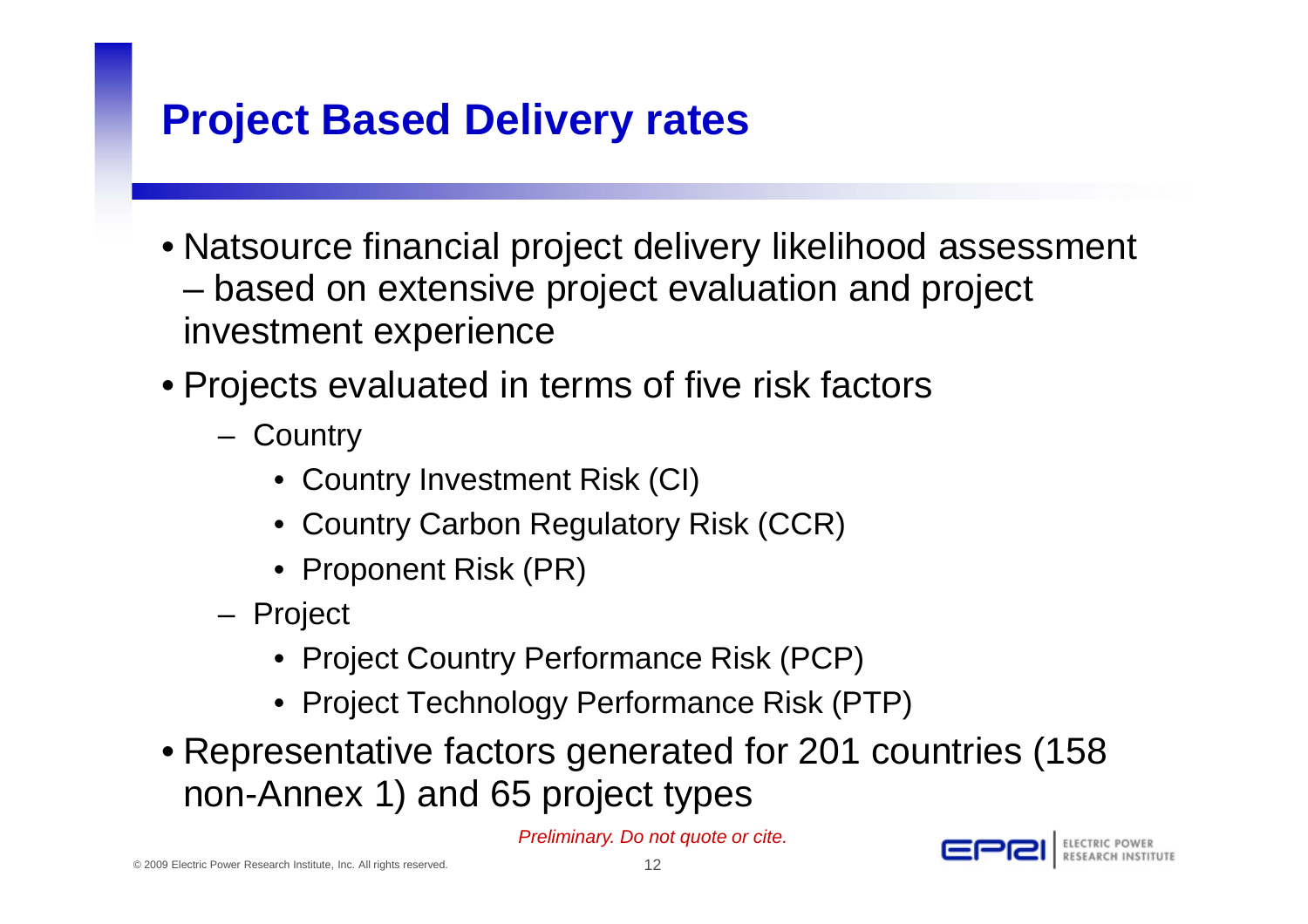#### **Expected overall delivery rates – sample**



From Natsource data we constructed Monte Carlo simulations and derived expected delivery rates – assumed technology and country factors are independent (but factors in each group not)

Preliminary. Do not quote or cite.

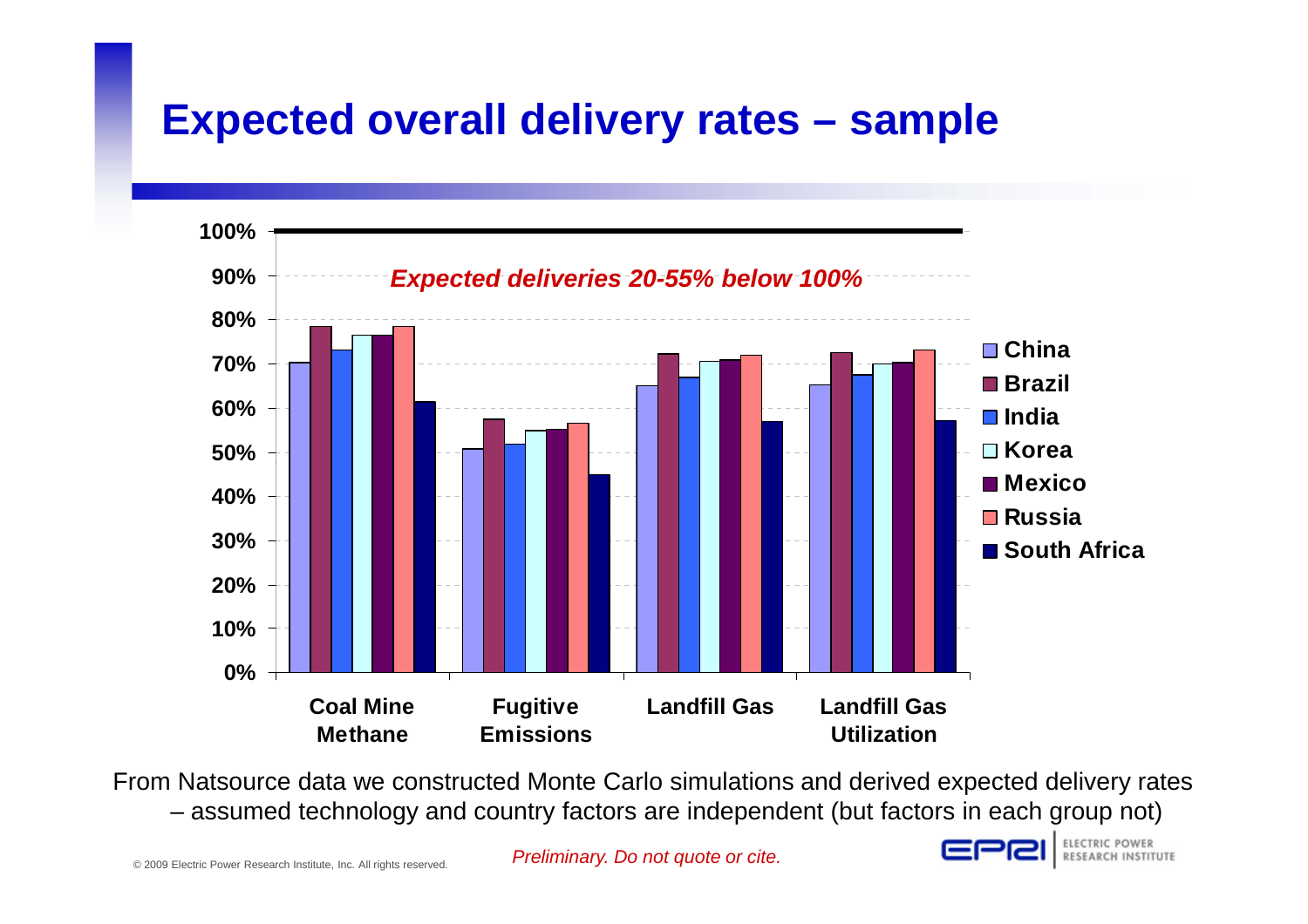#### **Example of Sector-based Crediting**

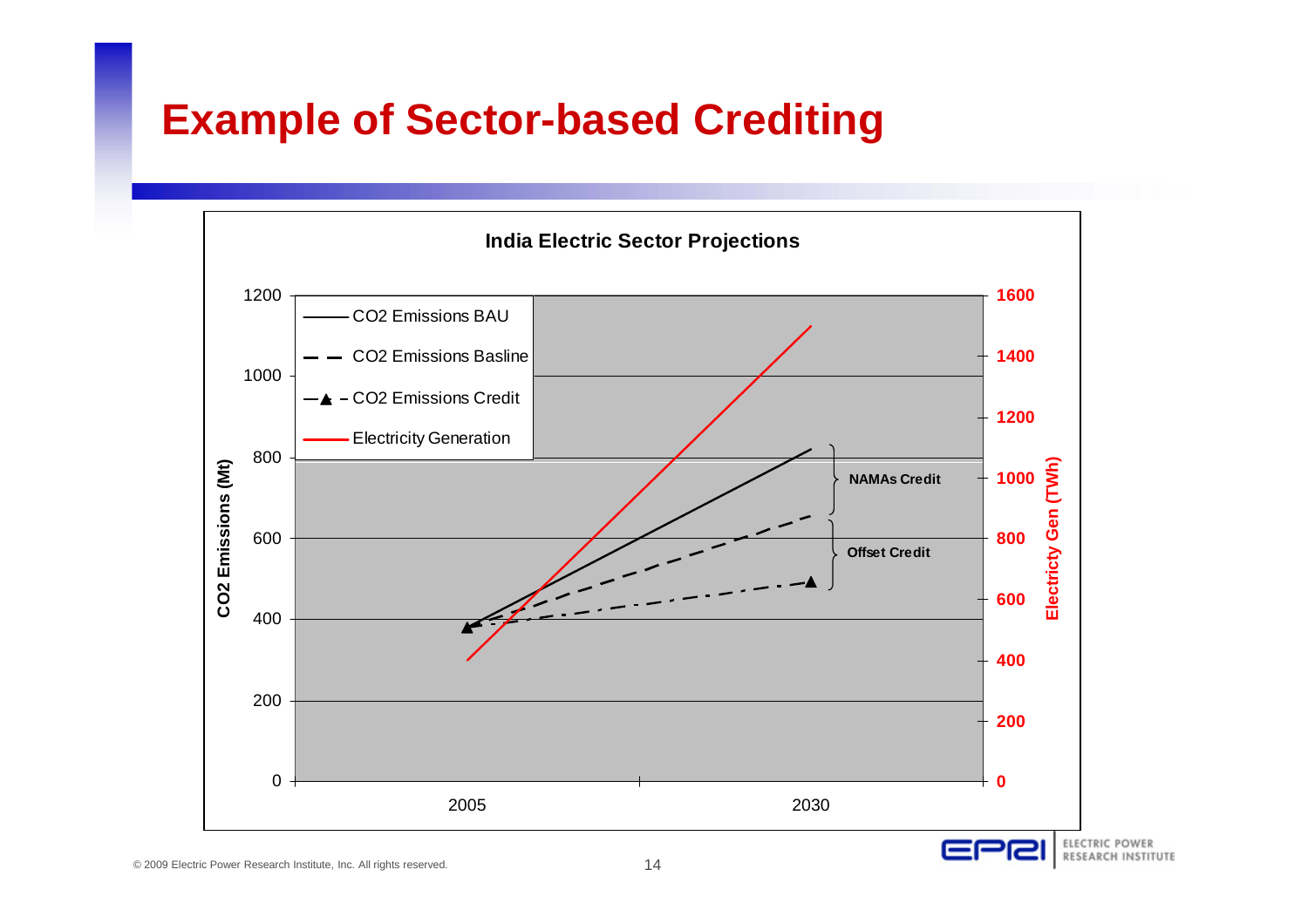#### **Example: China – Coal Mine Methane**

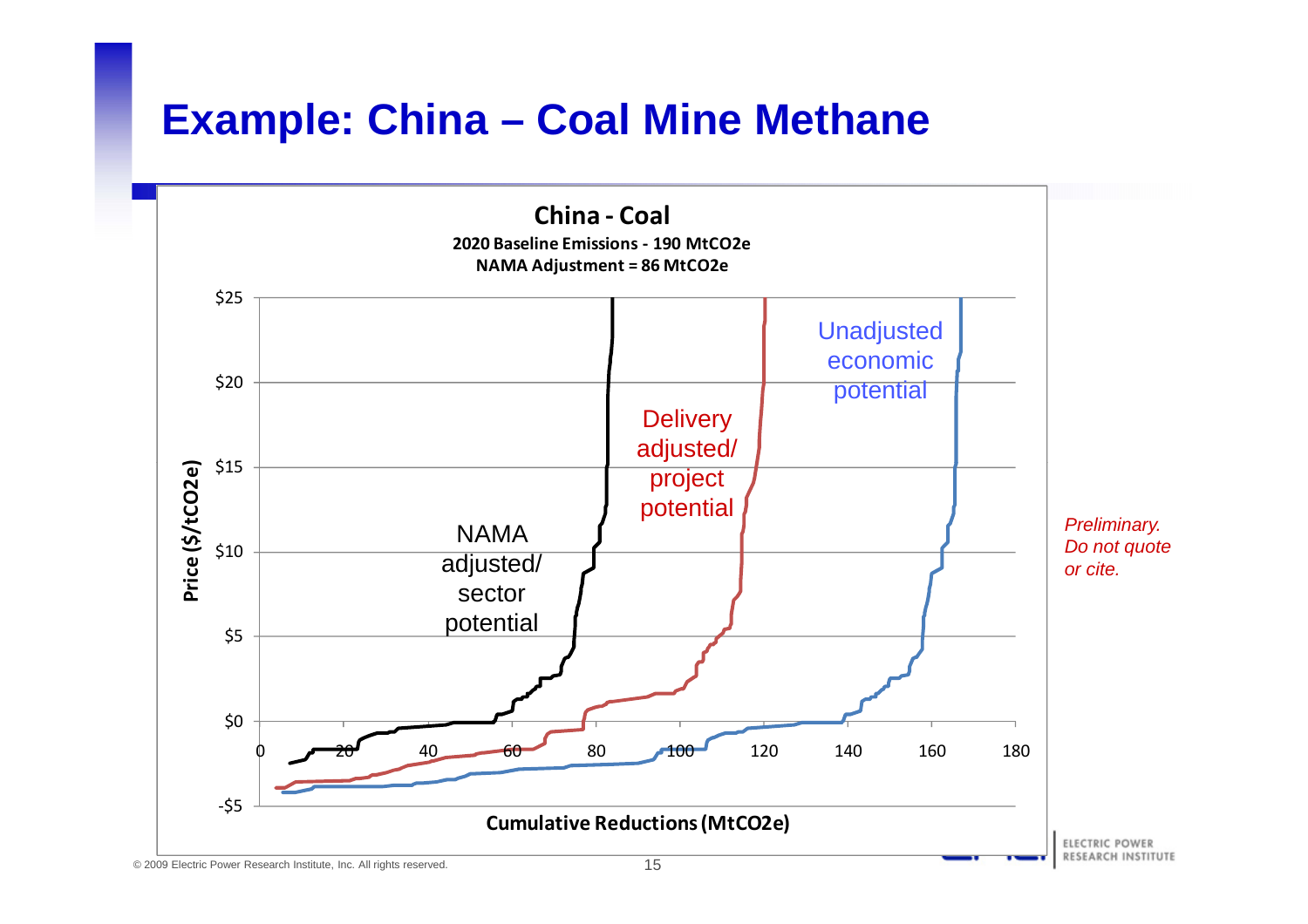#### **Example: China – Landfill Methane**

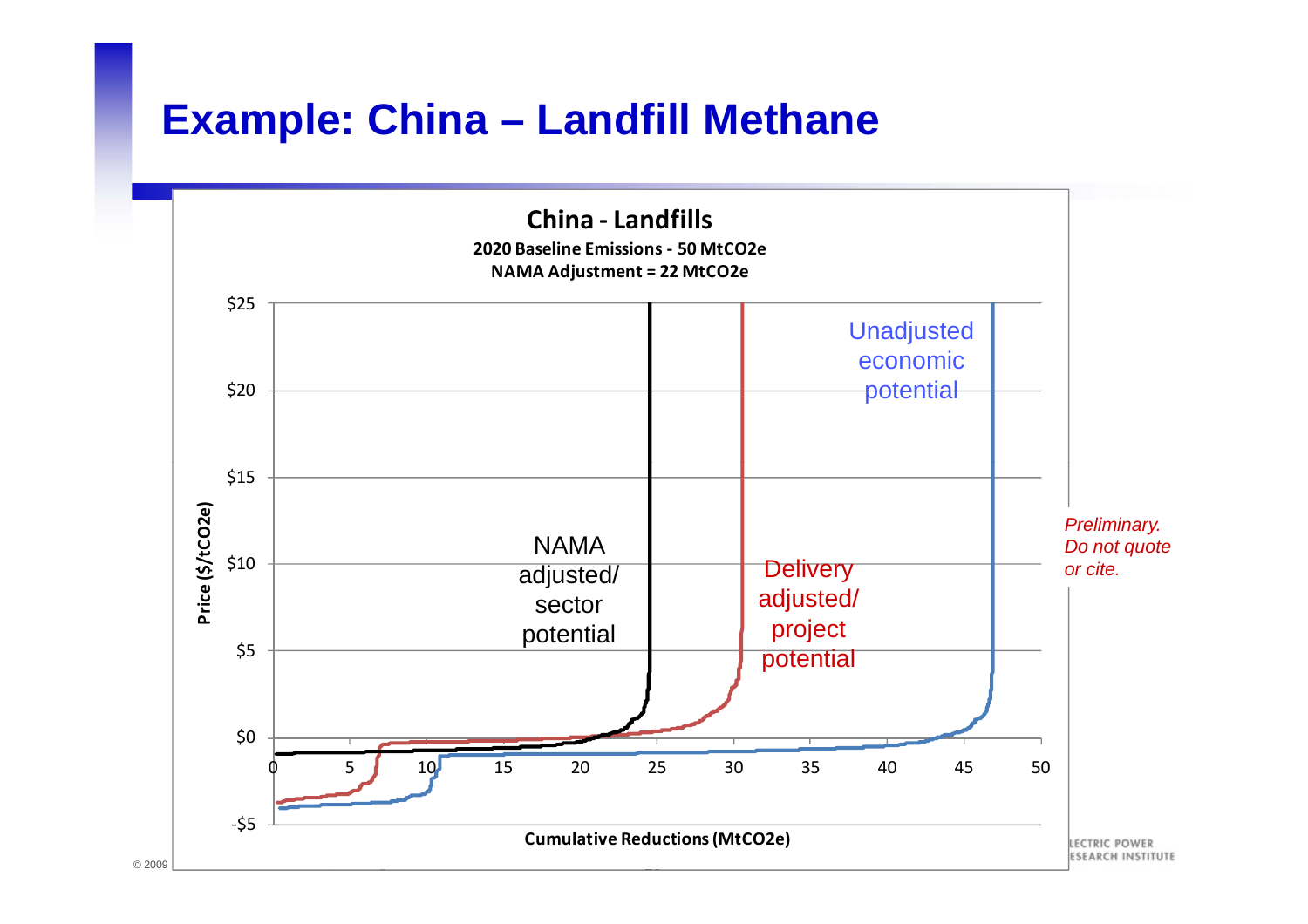#### **Example: Mexico – Landfill Methane**